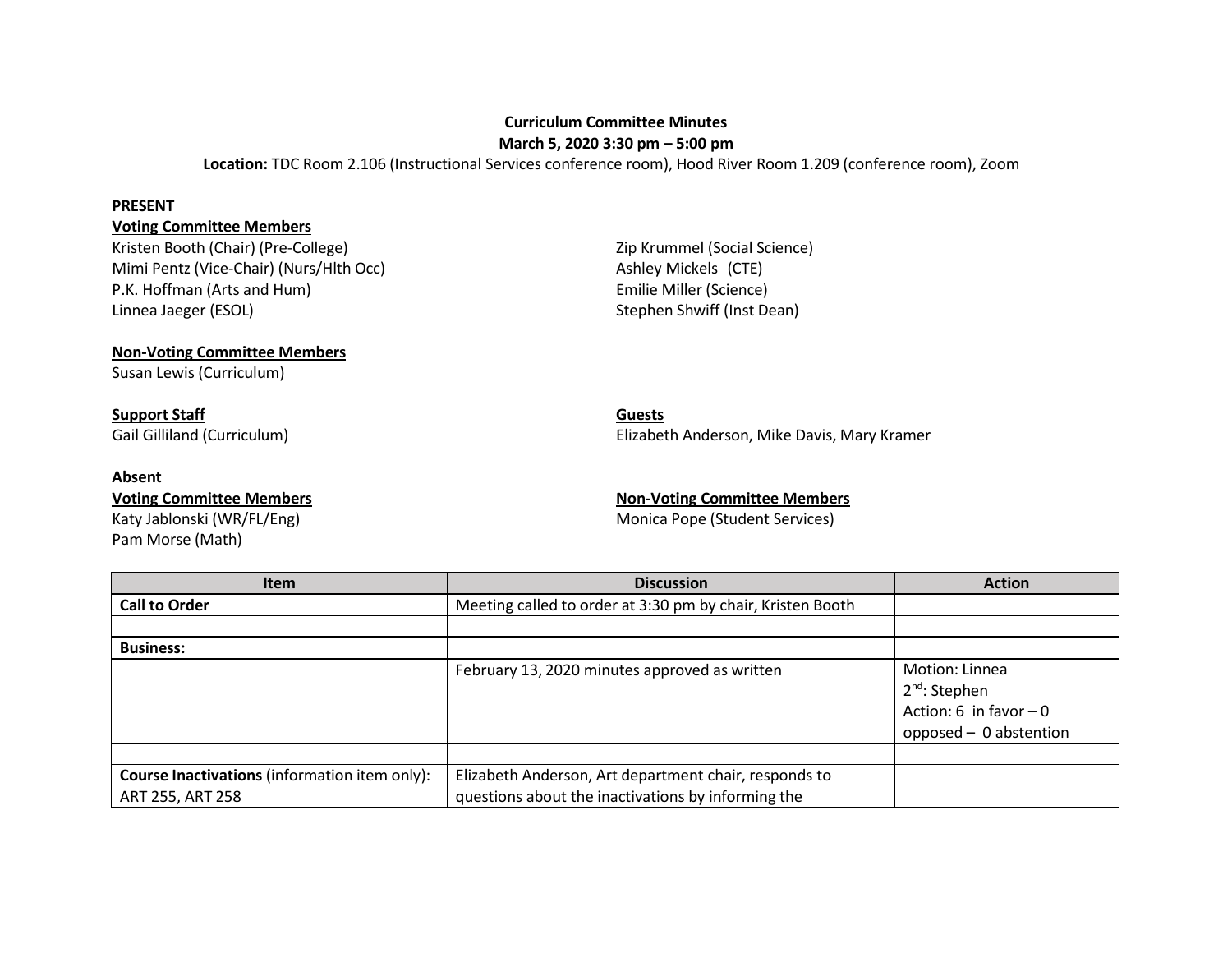|                                                 | Curriculum Committee that there are too few students                                                                                                                                                                                                                                                                                                                                                                                                                                                                                                                                                                                                                        |                                                                                              |
|-------------------------------------------------|-----------------------------------------------------------------------------------------------------------------------------------------------------------------------------------------------------------------------------------------------------------------------------------------------------------------------------------------------------------------------------------------------------------------------------------------------------------------------------------------------------------------------------------------------------------------------------------------------------------------------------------------------------------------------------|----------------------------------------------------------------------------------------------|
|                                                 | enrolled in these courses to justify continuation.                                                                                                                                                                                                                                                                                                                                                                                                                                                                                                                                                                                                                          |                                                                                              |
|                                                 |                                                                                                                                                                                                                                                                                                                                                                                                                                                                                                                                                                                                                                                                             |                                                                                              |
| <b>Submissions:</b>                             |                                                                                                                                                                                                                                                                                                                                                                                                                                                                                                                                                                                                                                                                             |                                                                                              |
| UAS 100 UAS Flight Training (New CTE<br>Course) | Mike Davis and Mary Kramer present the UAV new CTE<br>courses.<br>Mike is licensed to instruct and give ratings.<br>These new courses are not repeating anything in any<br>of the other UAS courses.<br>Students can take UAS 100 or UAS 101 without taking<br>the other course.<br>More of the actual flying has moved to this course<br>It is noted that Outcome #1 and #2 use the language "Sit for".<br>"Sit for" is not measurable.<br>Students can pass the course without having passed<br>the certification exam.<br>The Curriculum Committee recommends removing "Sit for"<br>and replace with "Demonstrate the skills necessary to pass"<br>in Outcome #1 and #2. | Motion: Zip<br>2 <sup>nd</sup> : Ashley<br>Action: 6 in favor $-0$<br>opposed - 0 abstention |
|                                                 | <b>Motion: Approve as amended</b>                                                                                                                                                                                                                                                                                                                                                                                                                                                                                                                                                                                                                                           |                                                                                              |
|                                                 | Amendment: Outcome #1 and #2, replace "Sit for" with                                                                                                                                                                                                                                                                                                                                                                                                                                                                                                                                                                                                                        |                                                                                              |
|                                                 | "Demonstrate the skills necessary to pass"                                                                                                                                                                                                                                                                                                                                                                                                                                                                                                                                                                                                                                  |                                                                                              |
|                                                 |                                                                                                                                                                                                                                                                                                                                                                                                                                                                                                                                                                                                                                                                             |                                                                                              |
| UAS 210 UAS Management (New CTE Course)         | Mike explains this course is a request from the industry. The<br>industry would like to see their professionals become<br>competent in the area of how to effectively manage the<br>drones.<br>There are at least 10-12 students interested in taking the<br>course.<br>Susan reminds the CC that the State requires all CTE courses<br>to be attached to a certificate or a degree. These UAS courses                                                                                                                                                                                                                                                                      | Motion: Zip<br>$2^{nd}$ : PK<br>Action: 6 in favor $-0$<br>opposed - 0 abstention            |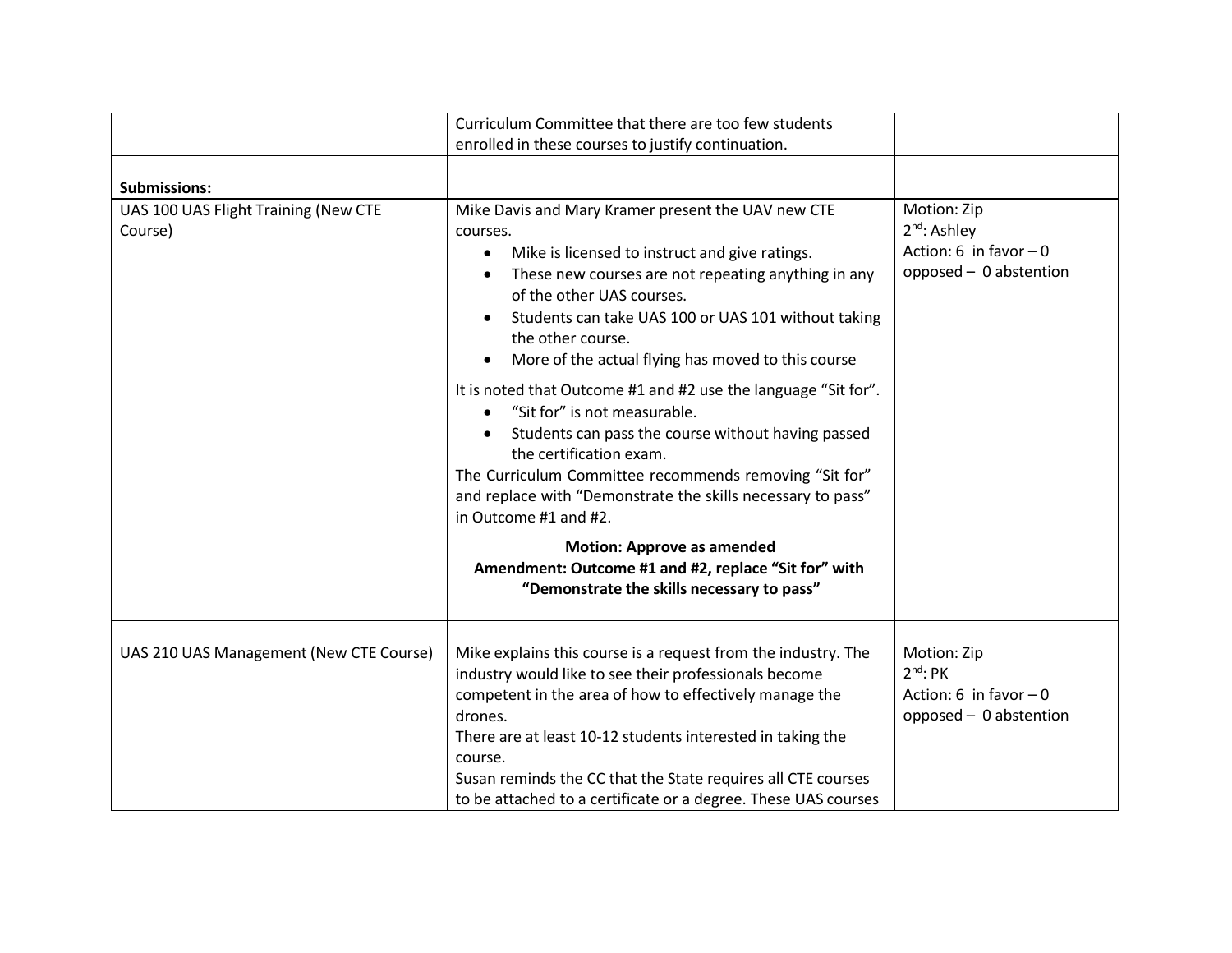|                                                                                      | will be pending until the certificate or degree is brought<br>through CC.<br><b>Motion: Approve as written</b>                                                                                                                                                                                                                                                                                                 |                                                                                               |
|--------------------------------------------------------------------------------------|----------------------------------------------------------------------------------------------------------------------------------------------------------------------------------------------------------------------------------------------------------------------------------------------------------------------------------------------------------------------------------------------------------------|-----------------------------------------------------------------------------------------------|
| ART 254 Ceramics I - Studio (Course Revision:<br>title, trans title, cont, text/mat) | Kristen calls for questions. Elizabeth presents ART 254. This<br>course revision does not change the 1 <sup>st</sup> year of the program,<br>it only changes the name to studio. This is a 2 credit lab<br>course. There is no repeatability to the Gen Ed course. This is<br>just a studio.<br>Susan reviews lecture, lab, and lec/lab with the Curriculum<br>Committee.<br><b>Motion: Approve as written</b> | Motion: Mimi<br>2 <sup>nd</sup> : Ashley<br>Action: 6 in favor $-0$<br>opposed - 0 abstention |
| WR 240 Creative Writing-Nonfiction (Gen Ed<br>Request)                               | Stephen and Susan present the writing submissions for Tina<br>Ontiveros, as she was not able to attend.<br><b>Motion: Approve as written</b>                                                                                                                                                                                                                                                                   | Motion: Stephen<br>$2nd$ : Mimi<br>Action: 6 in favor $-0$<br>opposed - 0 abstention          |
| WR 248 Advanced Creative Writing -<br>Nonfiction (New LDC Course)                    | <b>Motion: Approve as written</b>                                                                                                                                                                                                                                                                                                                                                                              | Motion: Ashley<br>$2^{nd}$ : Mimi<br>Action: 6 in favor $-0$<br>opposed - 0 abstention        |
| WR 248 Advanced Creative Writing (Gen Ed<br>Request)                                 | <b>Motion: Approve as written</b>                                                                                                                                                                                                                                                                                                                                                                              | Motion: Mimi<br>$2nd$ : Stephen<br>Action: 6 in favor $-0$<br>opposed - 0 abstention          |
| Revised Degree Outcome for the ASOT-BUS,<br>AS and AGS                               | 4:11pm Emilie arrives and Stephen leaves                                                                                                                                                                                                                                                                                                                                                                       | Motion: Zip<br>2 <sup>nd</sup> : Ashley                                                       |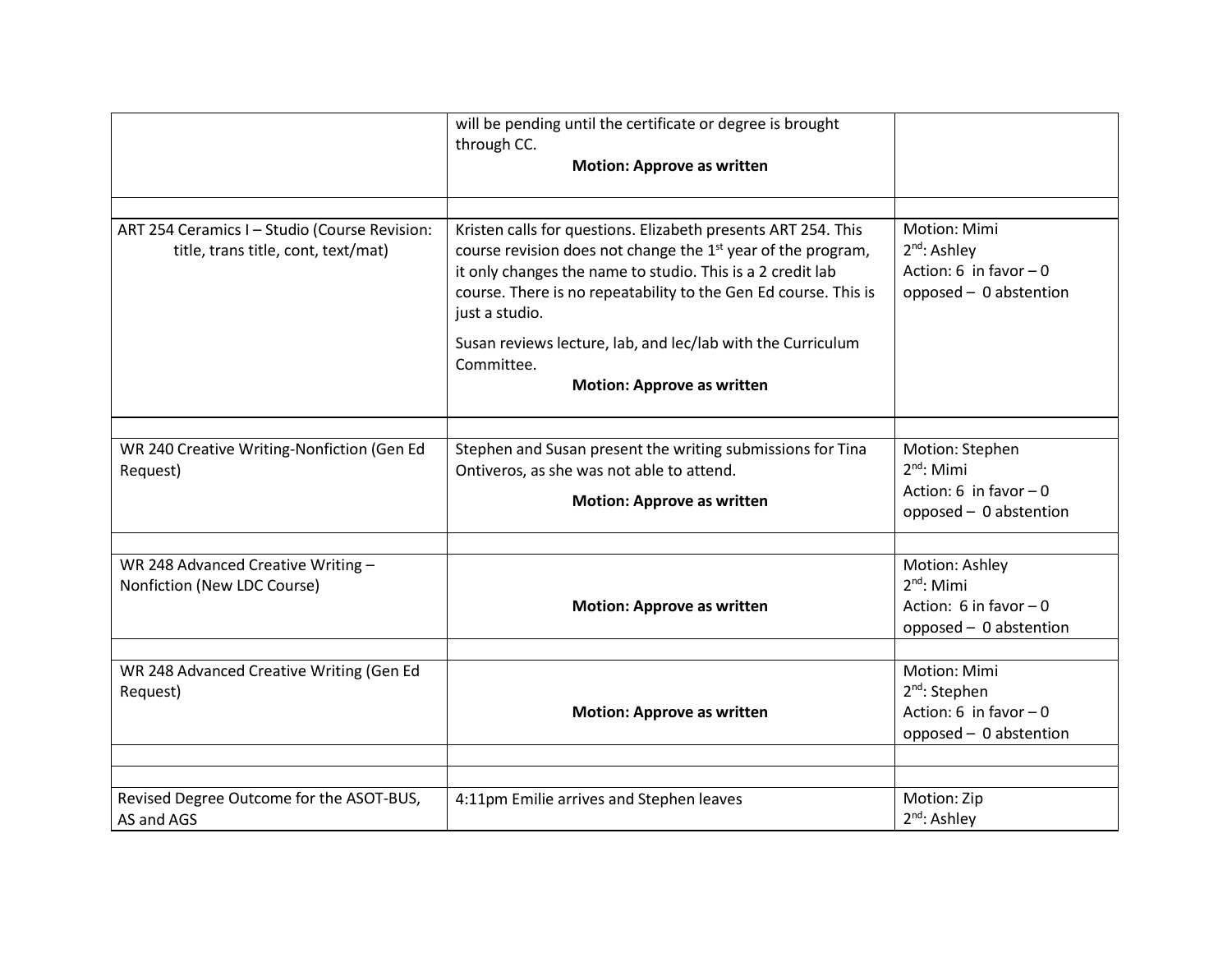|                                         | As Instructional Council representative, Susan presents the                                                                                                                                                                                                                                                                                                                                                                                                                                                                                                                                                                                                             | Action: 6 in favor $-0$ |
|-----------------------------------------|-------------------------------------------------------------------------------------------------------------------------------------------------------------------------------------------------------------------------------------------------------------------------------------------------------------------------------------------------------------------------------------------------------------------------------------------------------------------------------------------------------------------------------------------------------------------------------------------------------------------------------------------------------------------------|-------------------------|
|                                         | revised degree outcome for the ASOT-BUS, AS and AGS;                                                                                                                                                                                                                                                                                                                                                                                                                                                                                                                                                                                                                    | opposed - 0 abstention  |
|                                         | quantitative literacy replaces professional competencies.                                                                                                                                                                                                                                                                                                                                                                                                                                                                                                                                                                                                               |                         |
|                                         |                                                                                                                                                                                                                                                                                                                                                                                                                                                                                                                                                                                                                                                                         |                         |
|                                         | <b>Motion: Approve as written</b>                                                                                                                                                                                                                                                                                                                                                                                                                                                                                                                                                                                                                                       |                         |
|                                         |                                                                                                                                                                                                                                                                                                                                                                                                                                                                                                                                                                                                                                                                         |                         |
| <b>Discussion Item:</b>                 |                                                                                                                                                                                                                                                                                                                                                                                                                                                                                                                                                                                                                                                                         |                         |
| Related Instruction: Standalone courses | Kristen presents Related Instruction standalone courses                                                                                                                                                                                                                                                                                                                                                                                                                                                                                                                                                                                                                 |                         |
| approved for Communication, Computation | document edit and edits the Google Doc during CC                                                                                                                                                                                                                                                                                                                                                                                                                                                                                                                                                                                                                        |                         |
| & Human Relations                       | collaboration.                                                                                                                                                                                                                                                                                                                                                                                                                                                                                                                                                                                                                                                          |                         |
|                                         | It is noted that CGCC has five certificates with Related                                                                                                                                                                                                                                                                                                                                                                                                                                                                                                                                                                                                                |                         |
|                                         | Instruction. There are three categories; Computation,                                                                                                                                                                                                                                                                                                                                                                                                                                                                                                                                                                                                                   |                         |
|                                         | Communication and Human Relations. These three categories                                                                                                                                                                                                                                                                                                                                                                                                                                                                                                                                                                                                               |                         |
|                                         | are determined nationally and by the State and by our                                                                                                                                                                                                                                                                                                                                                                                                                                                                                                                                                                                                                   |                         |
|                                         | accreditors.                                                                                                                                                                                                                                                                                                                                                                                                                                                                                                                                                                                                                                                            |                         |
|                                         | Suggestions:<br>Remove writing.<br>Do not limit Communication to communication<br>classes, writing is also part of communication.<br>Delete the Build and manage relationships from<br>communication and move to human relations.<br>Move the first outcome in writing to Communication<br>outcomes.<br>Remove the ands. Use and/or in Communication<br>Remove second bullet under writing<br>٠<br>Move the third bullet under writing to<br>Communication.<br>Add purposeful communication.<br>Engage in purposeful communication<br>$\circ$<br>processes that accomplish goals.<br>Locate, evaluate, and ethically utilize information to<br>communicate effectively. |                         |
|                                         | Human Relations: use the definition                                                                                                                                                                                                                                                                                                                                                                                                                                                                                                                                                                                                                                     |                         |